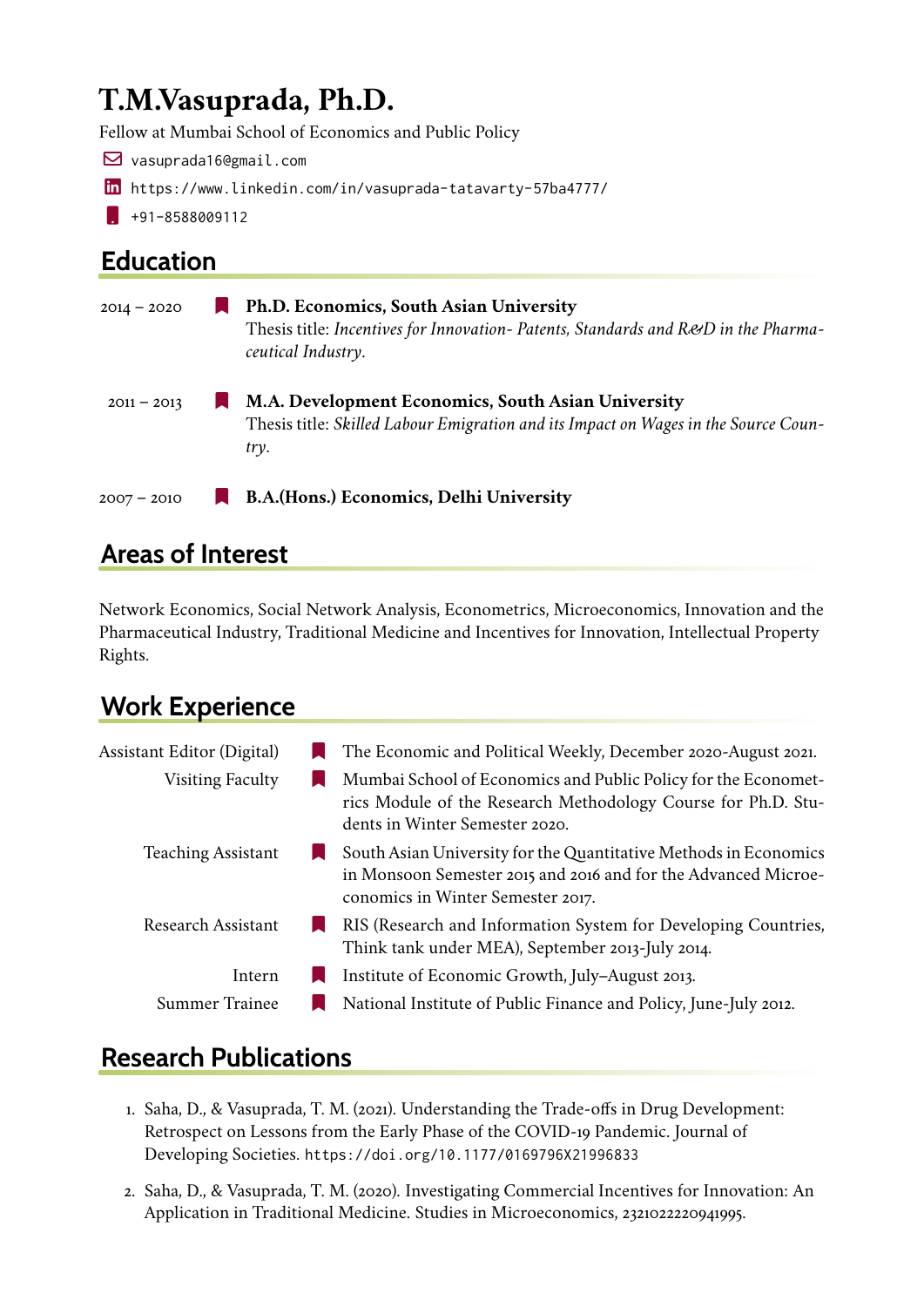<https://doi.org/10.1177/2321022220941995>

- 3. Saha, D., & Vasuprada, T. M. (2020).Reconciling Conflicting Themes of Traditionality and Innovation: An Application of Research Networks Using Author Affiliation. Advances in Traditional Medicine. <https://doi.org/10.1007/s13596-020-00515-w>
- 4. Vasuprada, T.M. & Saha, D. (2018). Role of Networks in Promoting Innovation: The Curious Case of Ayurveda Research in India", Chapter in "Transforming Indian Economy: Vision to Reality", Ane Publishers.
- 5. Saha, D., Shrestha, R. N., & Vasuprada, T. M. (2016). Competing with Virtual Entities: IT Product Purchases in India in Retail Marketing in India, Emerald Publishers.
- 6. Saha, D., Shrestha, R. N., & Vasuprada, T. M. (2016). On the Temporal Variations of Online Pricing in India: An Empirical Analysis published online on the Competition Commission of India's website. [https://www.cci.gov.in/sites/default/files/whats\\_newdocument/Paper%20on%](https://www.cci.gov.in/sites/default/files/whats_newdocument/Paper%20on%20Temporal%20Variations.pdf) [20Temporal%20Variations.pdf](https://www.cci.gov.in/sites/default/files/whats_newdocument/Paper%20on%20Temporal%20Variations.pdf)
- 7. Saha, D., & Vasuprada, T. M. (2018). Rethinking Innovation: The Case of Diabetes Drug Discovery., Working paper no. SAUFE-WP-2018-004, South Asian University. <http://www.sau.int/fe-wp/wp004.pdf>
- 8. Vasuprada, T. M. (2017). Book Review: KS Chalam, Social Economy of Development in India in South Asian Economic Journal, SAGE Publications.
- 9. Vasuprada, T. M. (2015). Book Review: Nilanjan Banik, The Indian Economy: A Macroeconomic Perspective in South Asian Economic Journal, SAGE Publications.

#### **Presentations**

- 1. Paper titled "Measuring the Quality of Innovation: A Network Approach" at the Asia Pacific Innovation Conference held at Delhi School of Economics on 13-14th December, 2018.
- 2. Paper titled "Rethinking Innovation: The Case of Diabetes Drug Discovery" at The Augustin Cournot Doctoral Days Conference held by the University of Strasbourg, France, on the 23-24th May 2018, The Winter School Conference held at Delhi School of Economics on 13-15th December 2017 and The Research Scholar Workshop (Centenary Celebrations) held at the Department of Economics, Calcutta University on 14-15th February, 2018.
- 3. Paper titled "Role of Networks in Promoting Innovation: The Curious Case of Ayurveda Research in India" at the National Conference conducted by Department of Business Economics South Campus, University of Delhi on 28th February 2017.
- 4. Paper titled "Drivers of Patenting Activity in the Pharmaceutical Sector since the Adoption of a TRIPs Compliant Patent Policy: A Firm Level Analysis" at the National Conference on the Evolving Regime of IP Protection from 2-4th November 2015 at JNU.
- 5. Paper titled "Temporal Variations of Online Pricing in India: Empirical Analysis" at the First National Conference on "Economics of Competition of Law" organized by the Competition Commission of India on 3-4th March 2016.
- 6. Paper titled "Competing with Virtual Entities: A Case Study of Retail Competition in Personal Computers in India" at the Indian Retail Conference 2016 organized by School of Business, Public Policy and Social Entrepreneurship, Ambedkar University on 26-27th February 2016.